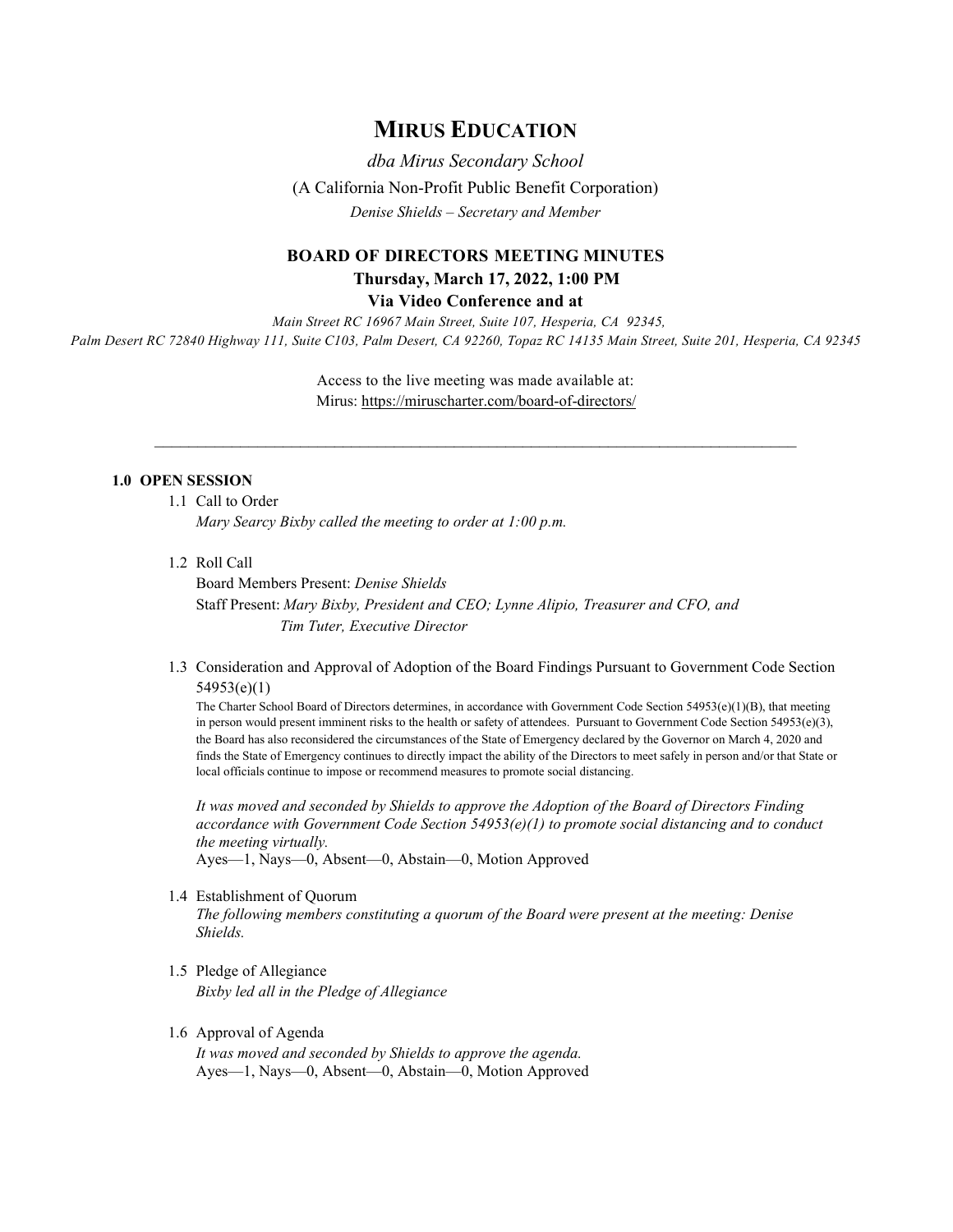#### **2.0 PUBLIC COMMENT**

- 2.1 Non-agenda Public Comment *There were no comments from the public.*
- 2.2 Agenda Items Public Comment *There were no comments from the public.*

# **3.0 ADMINISTRATIVE ITEMS**

- 3.1 Approval of Regular Board Meeting Date Change to March 17, 2022 *It was moved and seconded by Shields to approve the Regular Board Meeting Date Change to March 17, 2022.*  Ayes—1, Nays—0, Absent—0, Abstain—0, Motion Approved
- 3.2 Acceptance of Chairperson Debbie Giaquinta Letter of Resignation effective March 1, 2022 *It was moved and seconded by Shields to accept Chairperson Debbie Giaquinta Letter of Resignation effective March 1, 2022.*  Ayes—1, Nays—0, Absent—0, Abstain—0, Motion Approved
- 3.3 Acceptance of Board Member Aaron Smith Letter of Resignation effective March 1, 2022 *It was moved and seconded by Shields to accept Board Member Aaron Smith Letter of Resignation effective March 1, 2022.*  Ayes—1, Nays—0, Absent—0, Abstain—0, Motion Approved
- 3.4 Approval of Employer Resolution Tax Deferred Deduction Plan for Service Credit Purchases *It was moved and seconded by Shields to approve the Employer Resolution Tax Deferred Deduction Plan for Service Credit Purchases.*  Ayes—1, Nays—0, Absent—0, Abstain—0, Motion Approved
- 3.5 Approval of Resolution to Tax Defer Member Paid Contributions-IRC 414 (H)(2) Employer Pickup *It was moved and seconded by Shields to approve the Resolution to Tax Defer Member Paid Contributions-IRC 414 (H)(2) Employer Pickup. Ayes—1, Nays—0, Absent—0, Abstain—0, Motion Approved*

#### 3.6 Presidents Report

3.6.1 Malcolm Baldrige Program Recognition of The Charter School of San Diego *Bixby reported that The Charter School of San Diego received the 2021 Malcolm Baldrige National Quality Award. In [2015,](https://www.nist.gov/baldrige/charter-school-san-diego) the Charter School of San Diego became the first charter school to win a Baldrige Award, and it now becomes the first two-time awardee in the "education" category. This award was established by the U.S. Congress in 1987 to raise awareness of quality management and recognize U.S. companies that have implemented successful [quality management systems](https://asq.org/quality-resources/quality-management-system) which evaluates businesses and nonprofit organizations in seven areas defined by the [Baldrige Excellence](https://www.nist.gov/baldrige/publications/baldrige-excellence-framework)  [Framework:](https://www.nist.gov/baldrige/publications/baldrige-excellence-framework) leadership; strategy; customers; measurement, analysis and knowledge management; workforce; operations; and results. The award is the nation's only Presidential Award for Performance Excellence.*